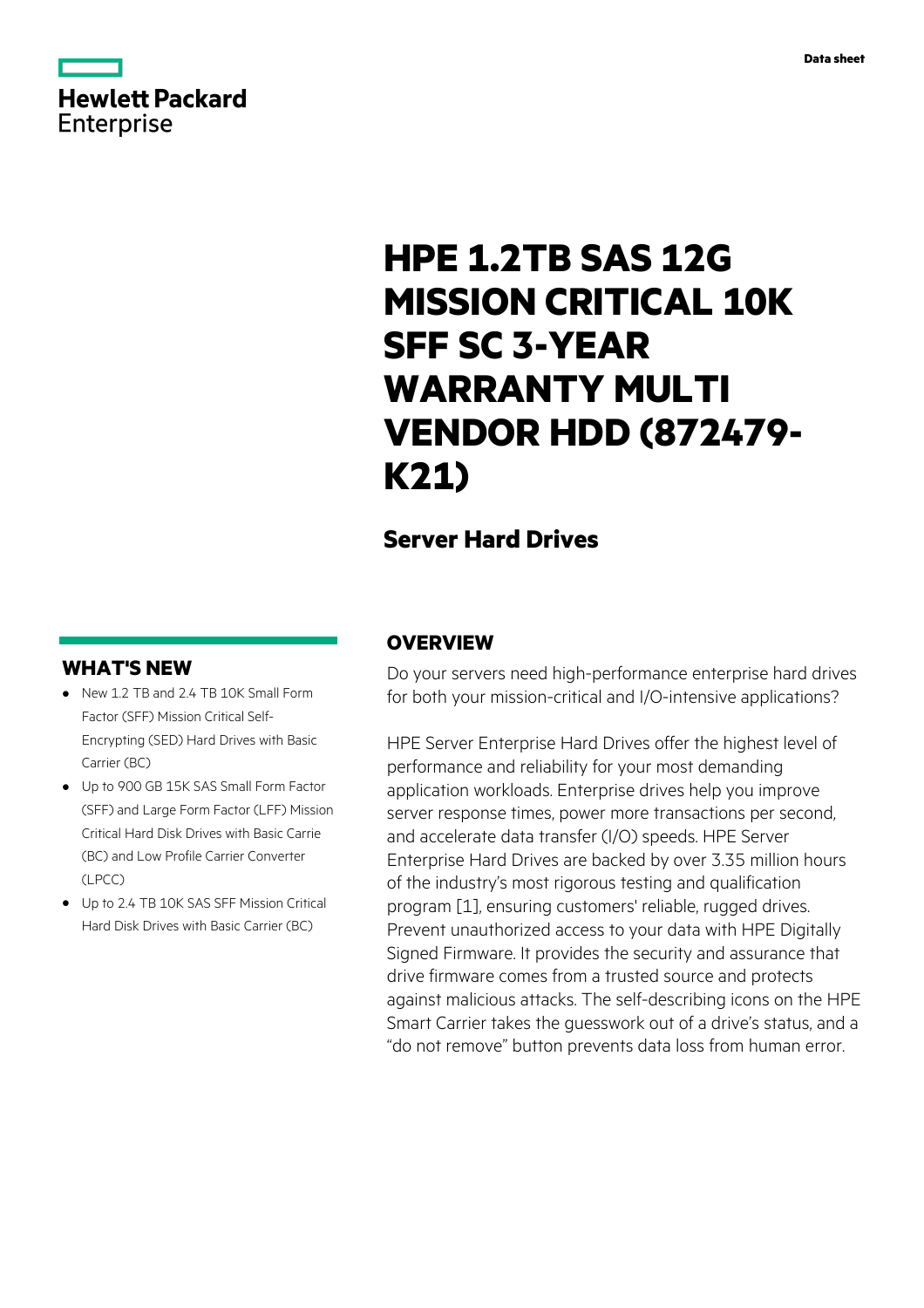### **FEATURES**

### **Performance and Reliability for Any Workload**

HPE Server Enterprise Hard Drives are ideal for transaction processing, database applications, Big Data analytics, and high-performance computing.

Broad portfolio of customized solutions provide up to 2.4 TB of storage.

Efficient drives provide power for space constrained data centers.

Latest 12G SAS interface for increased performance.

Stable and consistent portfolio of drives offering long life cycles and steady supply.

## **Technical specifications HPE 1.2TB SAS 12G Mission Critical 10K SFF SC 3 year Warranty Multi Vendor HDD**

| <b>Product Number</b>              | 872479-K21                                                                                                                                        |
|------------------------------------|---------------------------------------------------------------------------------------------------------------------------------------------------|
| <b>Platform Supported</b>          | HPE Disk Enclosures/Apollo 4200/4500                                                                                                              |
| Interface                          | SAS                                                                                                                                               |
| Workload                           | Enterprise                                                                                                                                        |
| <b>Drive Rotation Speed (RPM)</b>  | 10K                                                                                                                                               |
| <b>Form factor</b>                 | <b>SFF</b>                                                                                                                                        |
| <b>Drive Technology (Fill)</b>     | Air                                                                                                                                               |
| <b>Format type</b>                 | 512n                                                                                                                                              |
| <b>Carrier type</b>                | Smart Carrier (SC)                                                                                                                                |
| Capacity                           | 1.2 TB                                                                                                                                            |
| <b>Height</b>                      | 0.62 in 15.6 mm                                                                                                                                   |
| <b>Product Dimensions (metric)</b> | 12.7 x 25.4 x 21.92 cm                                                                                                                            |
| Weight                             | 1.36 kg                                                                                                                                           |
| Warranty                           | HPE Server Enterprise Hard Drives have a 3-year limited warranty regardless of the warranty period for<br>the system in which they are installed. |